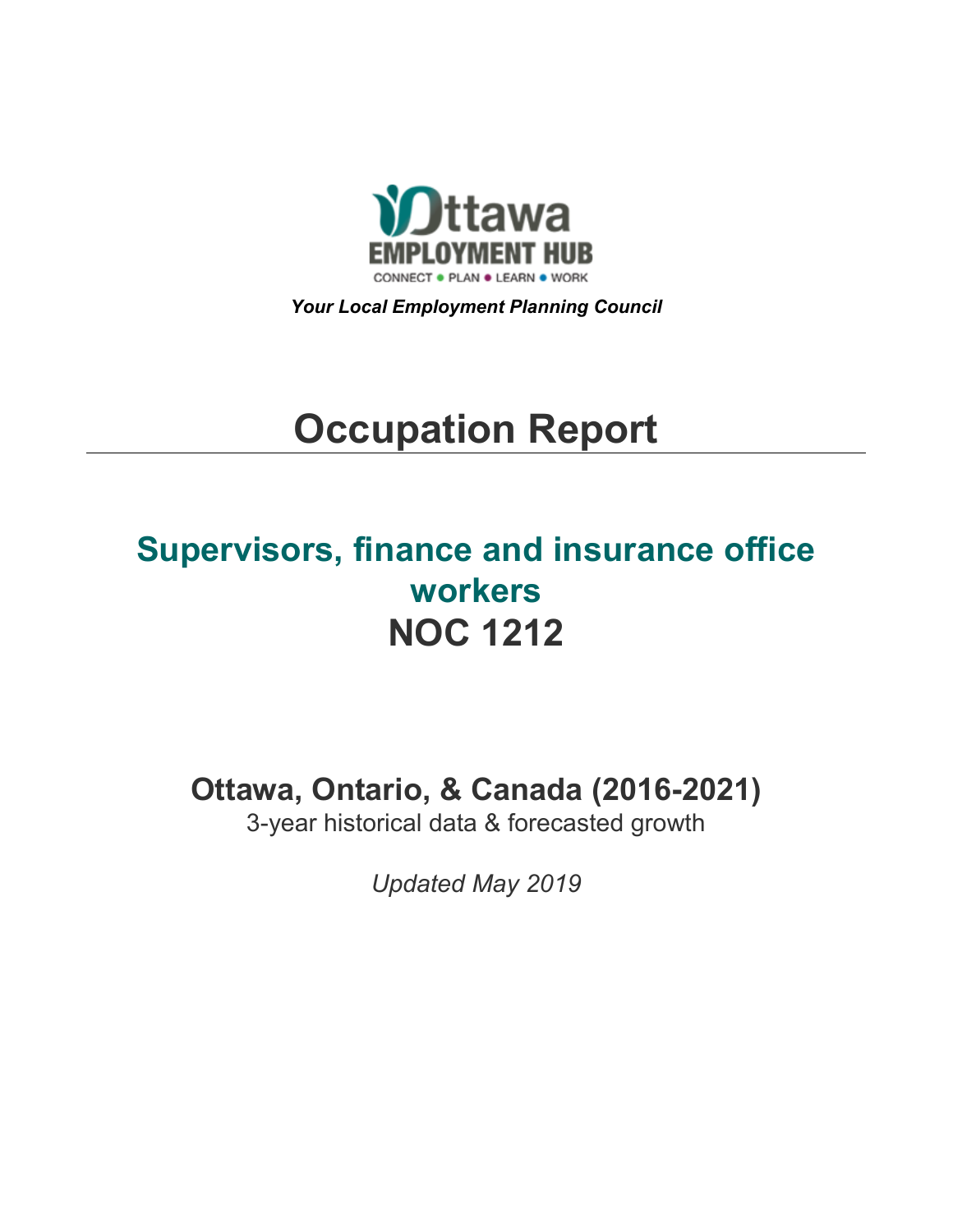

| <b>Supervisors, finance and insurance office workers</b> | <b>Ottawa Outlook</b> |  |  |
|----------------------------------------------------------|-----------------------|--|--|
|                                                          |                       |  |  |

NOC 1212 **Limited <b>A** Fair **A** Good **A A A** 

*Based on past and forecasted growth.*

#### **A Local Snapshot**

- Employment in this occupation **increased in Ottawa from 2016 to 2018** (**14.3%**); it is forecast to **increase an additional 10.7%** over the next three years.
- **None** were **unemployed in Ottawa in 2016; 36 (2.2%)** of those in this occupation were **self-employed**.
- **Median hourly wage** for this occupation was **\$30.38**.
- **22.9%** of the 2018 jobs were in the **Other federal services** industry sector.
- Ottawa has a **slightly lower share of this occupation** than the nation.
- **Provincially**, this occupation showed an increase from 2016 to 2018 (**7.3%**); it is expected to increase an additional **11.4%** over the next three years.

#### **Overview**

| <b>Ottawa Jobs (2018)</b>          | <b>1,673</b> (2% were self-employed = $36$ ) |                       |      |
|------------------------------------|----------------------------------------------|-----------------------|------|
| 2016 Ottawa Unemployment Rate      | $0.0\%$                                      | Ontario               | 2.3% |
| Location Quotient to Nation (2018) | 0.94                                         |                       |      |
| Change in Jobs (2016 - 2018)       | 14.3%                                        | $(2018 - 2021)$ 10.7% |      |

*NOTE: Location quotient (LQ) is a way of quantifying how concentrated a particular occupation is in a region compared to the nation or province. A quotient of 1.00 means Ottawa has the same share of the occupation as the nation/province. A quotient higher than 1.00 means Ottawa has a greater share, and lower than 1.00 means Ottawa's share is lower than the average.*

## **OTTAWA | Percentile Earnings** *(not including self-employed)*



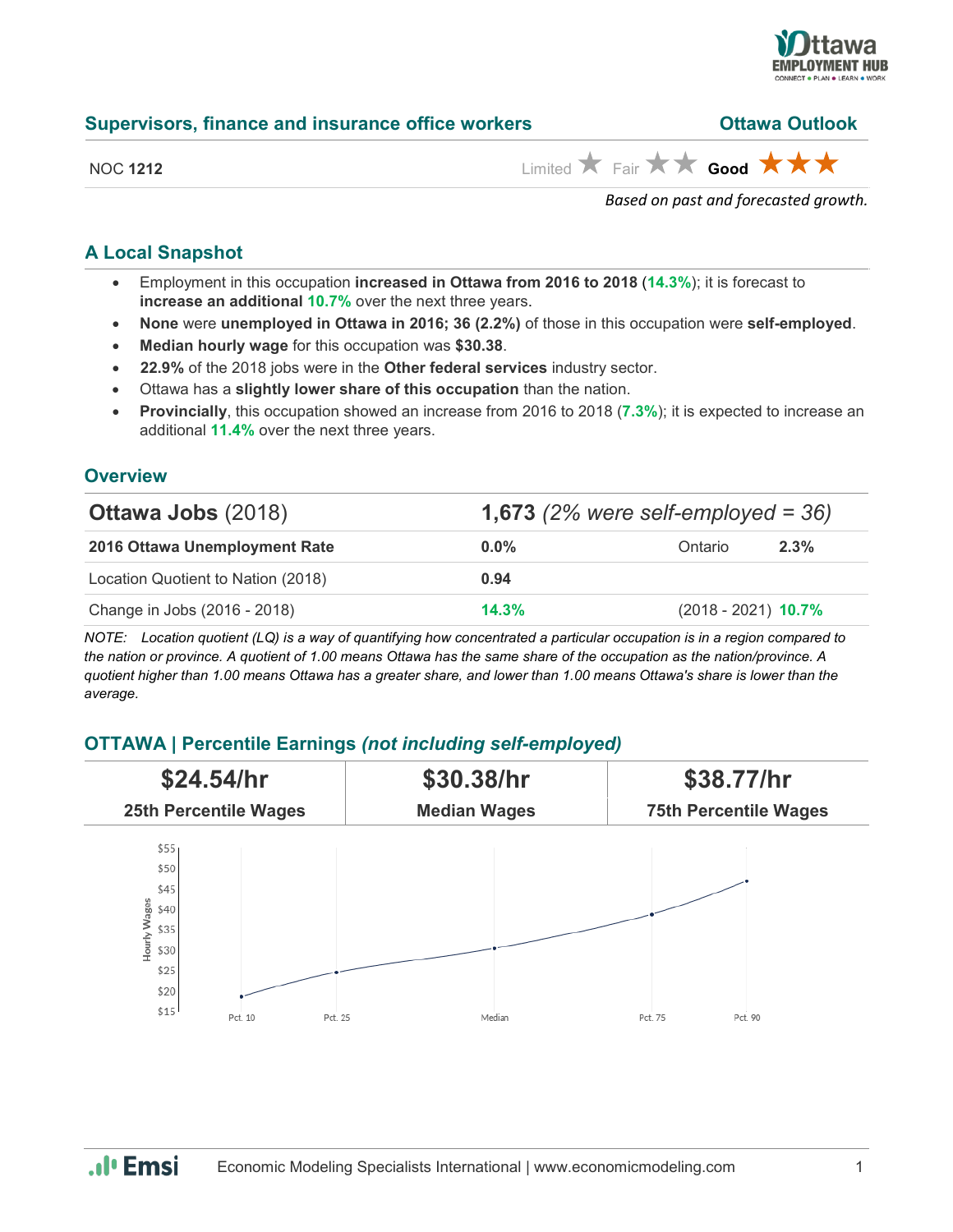

### **Ottawa | Growth**

| ـ 464، ،         | 1,852            | 388                | 26.5%                |
|------------------|------------------|--------------------|----------------------|
| <b>2016 Jobs</b> | <b>2021 Jobs</b> | Change (2016-2021) | % Change (2016-2021) |

# **Regional Trends**



|           | <b>Region</b> |               | <b>2016 Jobs</b> | <b>2021 Jobs</b> | Change | % Change |
|-----------|---------------|---------------|------------------|------------------|--------|----------|
| s,        | Ottawa        |               | 1,464            | 1,852            | 388    | 26.5%    |
|           | Ontario       |               | 25,770           | 30,791           | 5,021  | 19.5%    |
|           | Canada        |               | 52,415           | 59,914           | 7,499  | 14.3%    |
|           |               | <b>Ottawa</b> |                  | <b>Ontario</b>   |        | Canada   |
| 2016 Jobs |               | 1,464         |                  | 25,770           |        | 52,415   |
| 2017 Jobs |               | 1,662         |                  | 28,073           |        | 55,209   |
| 2018 Jobs |               | 1,673         |                  | 27,646           |        | 55,302   |
| 2019 Jobs |               | 1,742         |                  | 28,848           |        | 57,049   |
| 2020 Jobs |               | 1,801         |                  | 29,880           |        | 58,565   |
| 2021 Jobs |               | 1,852         |                  | 30,791           |        | 59,914   |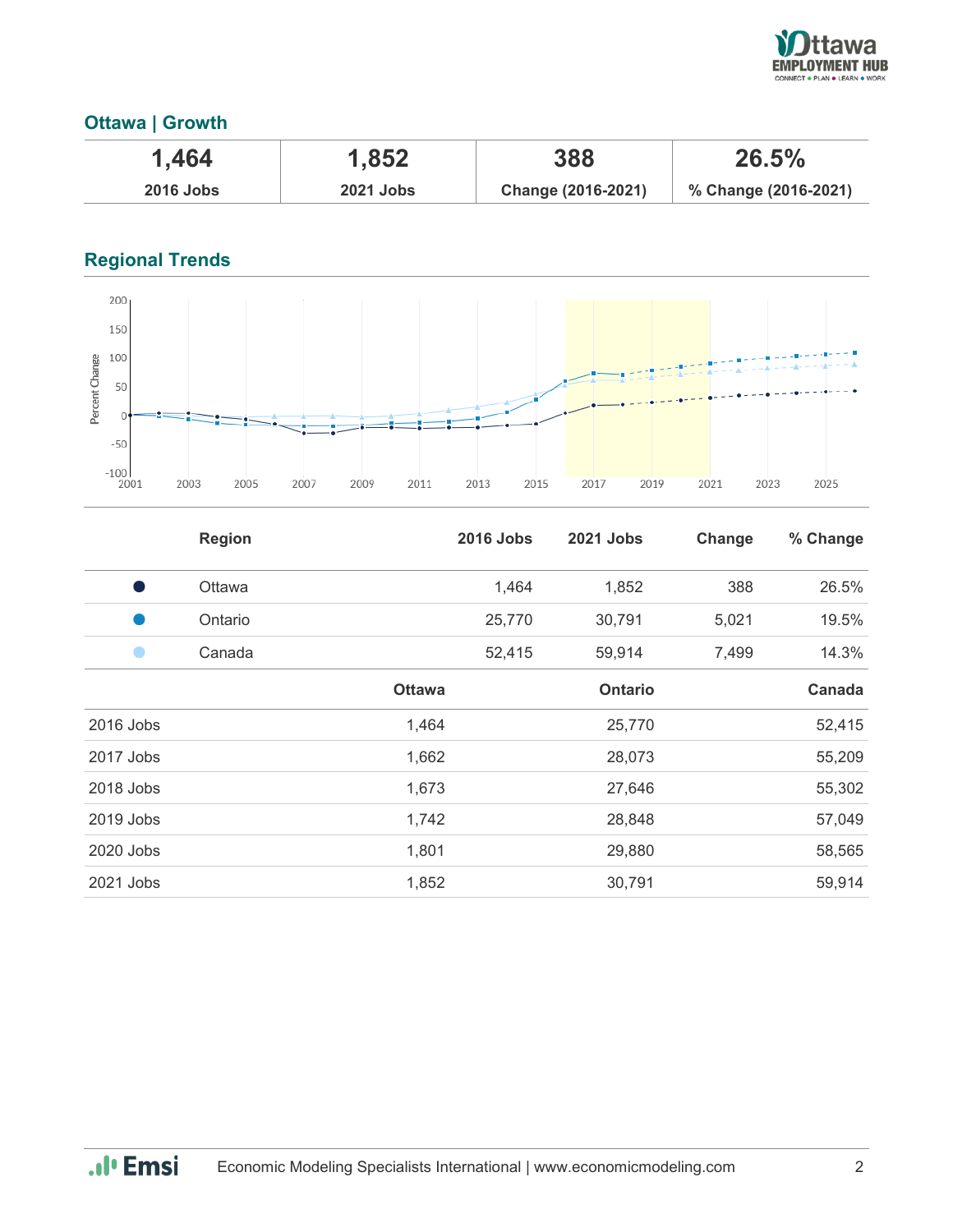

#### **Ottawa | Industries Employing this Occupation**

| <b>Industry</b>                                     | Occupation<br>Jobs in<br><b>Industry</b><br>(2018) | $%$ of<br><b>Occupation</b><br>in Industry<br>(2018) | % of Total<br>Jobs in<br><b>Industry</b><br>(2018) |
|-----------------------------------------------------|----------------------------------------------------|------------------------------------------------------|----------------------------------------------------|
| Other federal services (9112-9119)                  | 382                                                | 22.9%                                                | 0.4%                                               |
| Local, municipal and regional public administration | 77                                                 | 4.6%                                                 | $0.4\%$                                            |
| Depository credit intermediation                    | 63                                                 | 3.8%                                                 | $1.2\%$                                            |
| Non-depository credit intermediation                | 58                                                 | 3.5%                                                 | 2.3%                                               |
| Monetary authorities - central bank                 | 58                                                 | 3.4%                                                 | 2.3%                                               |

*NOTE: Inverse staffing patterns provides a table of percentages that shows how regional occupations are divided up among regional industries. For example, an inverse staffing pattern for registered nurses may show that 70% of RNs are employed by hospitals, 10% by local government (i.e., public schools), 10% by nursing homes, and 10% by offices of physicians.*

#### **Educational programs and completions in Ottawa** *(public institutions only***)**

|                 | 3                                         | 1,041                     |  |  |
|-----------------|-------------------------------------------|---------------------------|--|--|
| Programs (2016) |                                           | <b>Completions (2016)</b> |  |  |
| <b>CIP Code</b> | Program                                   | <b>Completions (2016)</b> |  |  |
| 52.03           | Accounting and related services           | 695                       |  |  |
| 52.08           | Finance and financial management services |                           |  |  |
| 52.17           | Insurance                                 | $\Omega$                  |  |  |

*NOTE: EMSI Analyst uses Statistics Canada's PSIS data to compile completions for postsecondary programs offered in Canada, classified by the 2016 CIP codes. 2016 data includes those who graduated in spring 2017.*

#### **Job Postings by Month**

.**.**. Emsi



Total annual job postings: 38

*NOTE: Based on newly published job postings first found between January 01, 2018 and December 31, 2018 AND location is Ottawa Census Sub-division, Vicinity Jobs.*